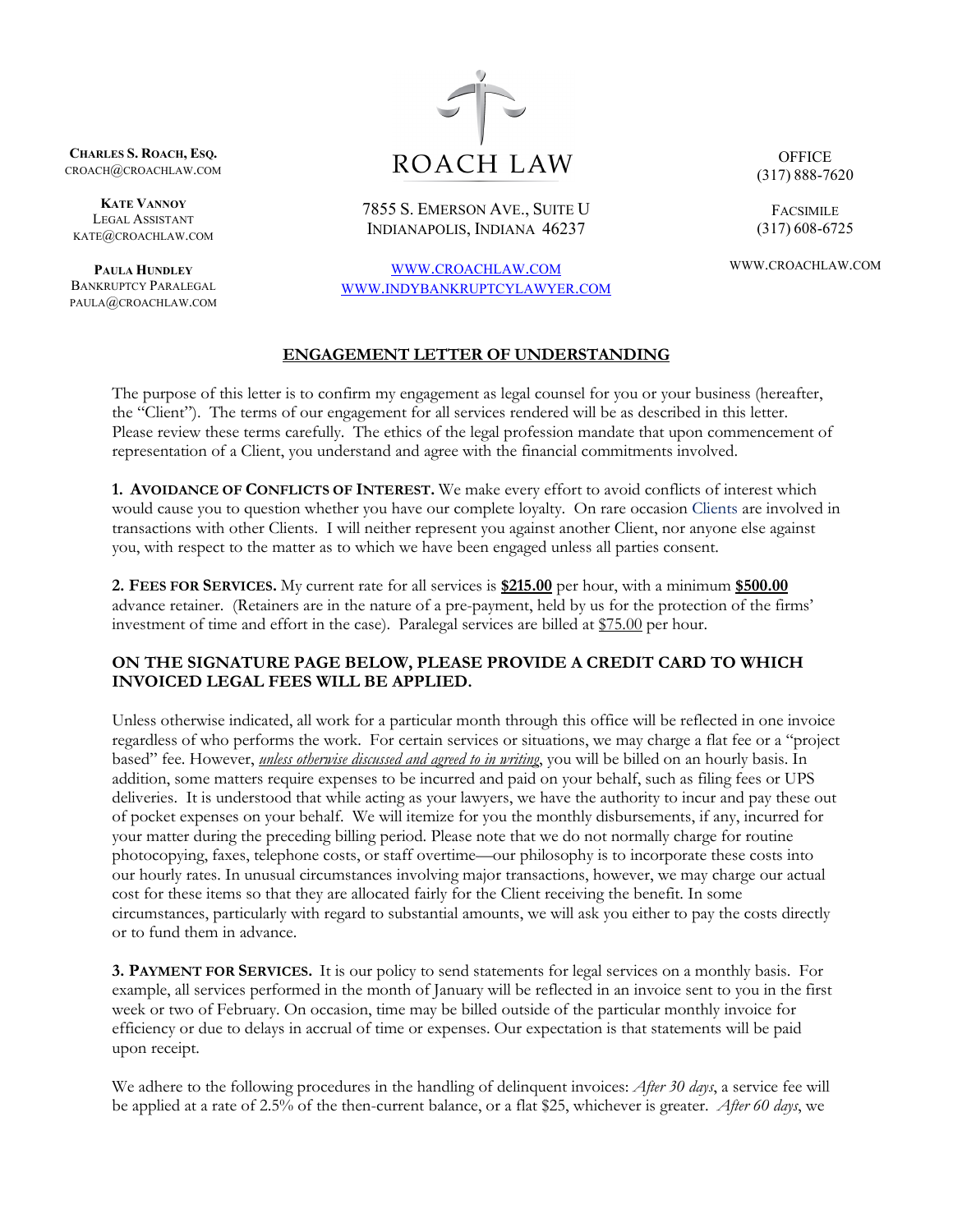reserve the right to suspend or cancel further services pending full payment of the balance due. Thereafter, the account may be sent to collections or a lawsuit may be filed for the balance due. Client is responsible for all costs and fees (including reasonable attorneys' fees) incurred to enforce the provisions of this agreement. Because it is impossible to anticipate accurately when problems or opposition will develop in a matter, it is impossible to estimate the precise amount of fees for services. Unless we specifically agree to a fixed fee, any fees quoted by our office are only estimates.

**4. TERMINATION OF REPRESENTATION.** In the event that we determine at any time that we should withdraw from further representation, we shall have the right to do so upon reasonable notice to you. Although such occurrences are uncommon, there may be instances where withdrawal/termination of services is appropriate, such as non-payment or late payment of fees or disbursements, disagreements in the manner in which the matter should be handled, or other circumstances. If a termination of the Attorney/Client relationship occurs, you agree to cooperate in whatever manner is necessary to allow such termination of services. In any event, you agree to pay for all services rendered through the date of termination. Once our representation has terminated, we will have no obligation to inform you of due dates or any other obligations, or to maintain any documents or dockets relating to your matters.

**5. RETENTION OF DOCUMENTS.** When a matter has been concluded, we will retain for a reasonable time (at our sole discretion) copies of documents generated or received by us during our representation. Occasionally, closed files are destroyed to make efficient use of limited storage space. You must retain all originals and copies which you desire among your own files for future reference. We may destroy files at various times after the completion of matters, including any personal property in such files, if not claimed and retrieved within a reasonable time after our engagement.

**6. CONFIDENTIALITY.** Communications between an attorney and a Client are confidential communications as provided by law. If the communications between an attorney and a Client are properly protected, then the communications can be kept from third parties except in rare circumstances. Because of this statutory communications privilege, it is extremely important that you exercise great caution about discussing or communicating with anyone outside this firm the legal matters we handle for you. Such communication could prejudice the effectiveness of our representation and may destroy the confidentiality of communications between us.

**7. GENERAL UNDERSTANDING.** You understand that although we will perform our professional services on your behalf to the best of our ability, we cannot and have not made any guarantees regarding the outcome. Any discussions we have with you about the outcome of the matter are our best professional estimate only and are limited by our knowledge at the time they are made. You acknowledge that you have been given a reasonable opportunity to seek the advice of independent counsel of your choice with respect to this engagement letter and that you have availed yourself of that opportunity if and to the extent you deemed it appropriate to do so.

**8. ARBITRATION.** Should a dispute arise between us that cannot be resolved in this manner, however, then to the extent permitted by law, we and you agree to settle the dispute through binding arbitration. You understand and agree that in the event our employment is terminated for any reason, that you will arrange to pay the amount due to our firm prior to our delivery of files to you or any other designee.

If any term set forth in this letter presents a problem or is unclear, please advise me immediately so that we may discuss it and reach a full understanding. Otherwise, please sign and return a copy of this letter to me. I welcome you as a Client and look forward to a mutually beneficial relationship.

## [PLEASE COMPLETE, SIGN AND RETURN THE FOLLOWING PAGE]